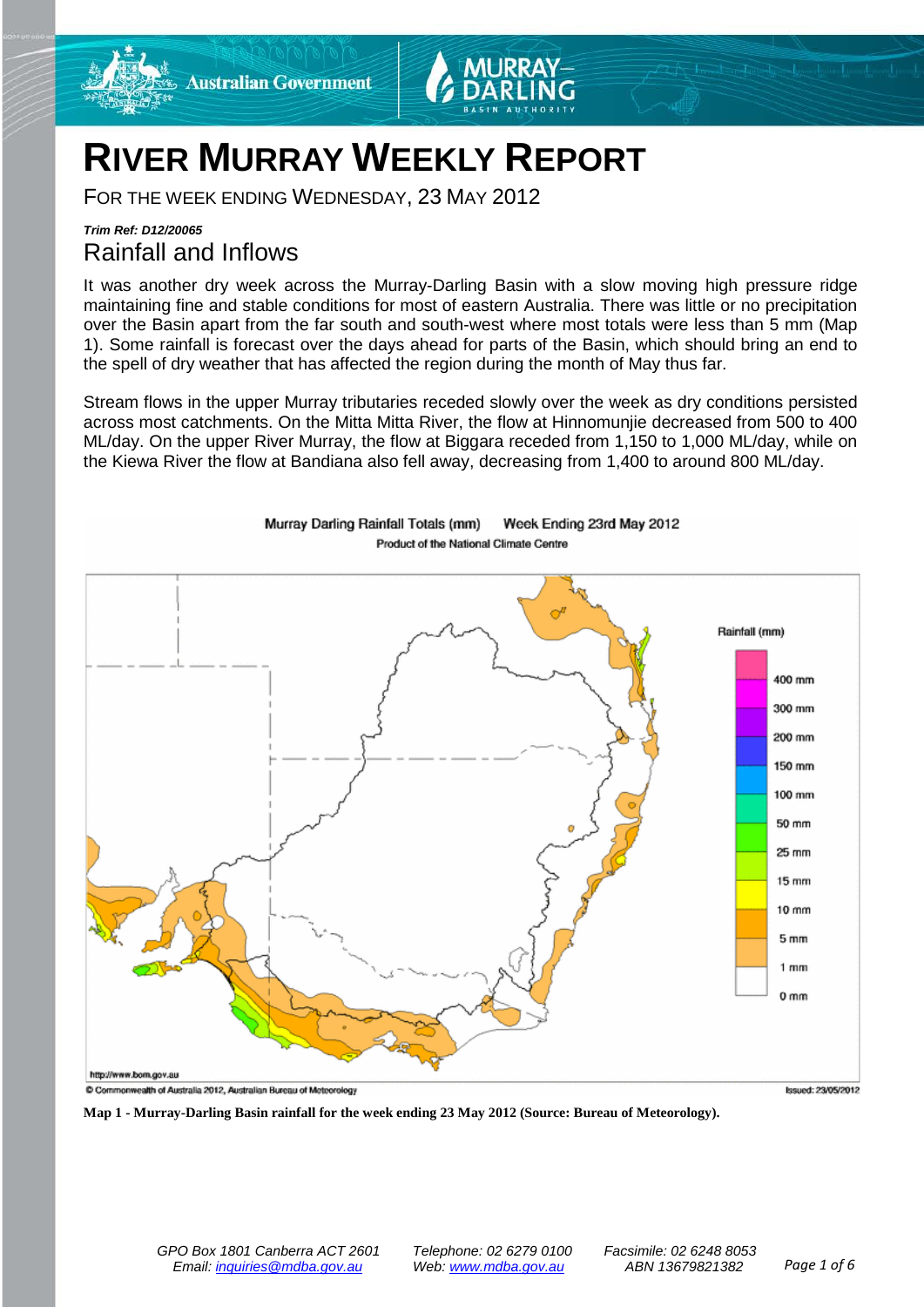

MDBA active storage increased by 4 GL this week and is now 7,528 GL (88%). At Dartmouth Reservoir storage increased by 5 GL to 3,219 GL (83% capacity) and release remains at 200 ML/day. At Hume Reservoir, the storage increased by 29 GL to 2,660 GL (89% capacity). The release continued to be cut back early in the week and is now at the minimum release of 600 ML/day. Hume Reservoir is now in the winter 'filling phase' of operation, which follows the completion of the irrigation season and aims to store water from the upper catchments to re-fill the storage (depending on rainfall) before downstream demands once again exceed inflows in the coming spring. A level of airspace can be expected to be maintained for flood mitigation in coming months with updates provided in future Weekly Reports.

At Yarrawonga, the pool level in Lake Mulwala is currently 124.78 m AHD and trending slowly down towards 124.7 m AHD. Release from Yarrawonga Weir - currently 3,400 ML/day - is expected to be further decreased later this week; however this will be dependent on inflows that could possibly be boosted by rainfall forecast for the region in a few days time.

On the Edward Wakool System, flow through the Edward and Gulpa offtakes continued to decrease slowly as the Murray receded. A requirement for lower flows at Stevens Weir in the coming weeks to enable maintenance works means that the flow through both offtakes will be lowered using the gates this week. A flow of 200 ML/day at the Edward offtake and 80 ML/day at the Gulpa offtake will be targeted by early next week. The flow at Stevens Weir during the last week has averaged around 2,000 ML/day as irrigation channels continued to drain. The flow is expected to decrease towards 600 ML/day in about a week's time. Downstream on the Wakool River, flows continue receding. At Kyalite, the current flow is about 3,200 ML/day.

On the Goulburn River, the flow at McCoys decreased from 3,600 to 2,000 ML/day. At Torrumbarry Weir, the flow is now at 6,700 ML/day after receding slowly during the week as expected. The flow should decrease to below 6,000 ML/day in the coming days.

On the Murrumbidgee River, the flow at Balranald continues to fall away following the recent flood peak. The current flow is around 12,200 ML/day – down from 14,700 ML/day at the same time last week. Water quality in the lower Murrumbidgee and the River Murray downstream has recently been affected by the flood flows with hypoxic blackwater generated by overbank inundation of the lower Murrumbidgee floodplains. This event was less extensive than last year, with few confirmed fish deaths. Water quality is now steadily improving following the successful addition of in-channel environmental dilution flows, the recession of flood waters and the arrival of cooler temperatures. The management of environmental flows for blackwater dilution was a collaborative undertaking between various State agencies, the Commonwealth Environmental Water holder and MDBA.

At Euston, the Murray continued receding during the week and is now flowing at 23,700 ML/day, with the recession also continuing through Colignan and Mildura. On the Darling River, inflow to the Menindee Lakes has averaged around 10,000 ML/day and the volume in storage decreased by 36 GL to 1,964 GL (113% capacity). Release from Menindee Lakes (measured at Weir 32) has been decreased throughout the week and is now at 11,200 ML/day. A continued reduction in release is planned for the week ahead.

Downstream of Menindee, the slow passage of flood waters continues. At Burtundy, the flow in the Darling has receded slightly to 19,200 ML/day. On the Great Darling Anabranch, sustained high flows are also continuing. The Anabranch has now received several periods of high flow during the last two years following 15 years during which the channel and its associated lake system was mostly completely dry. Recent observations via satellite and down at river level show a rejuvenating reconnection of water through the system from Menindee Lakes to the River Murray (Figures 1 and 2). For further information on the flood operations at Menindee Lakes, please refer to the NSW Office of Water website [\(www.water.nsw.gov.au\)](http://www.water.nsw.gov.au/) with details available at [http://www.water.nsw.gov.au/Water](http://www.water.nsw.gov.au/Water-management/Water-availability/Flood-management/)[management/Water-availability/Flood-management/.](http://www.water.nsw.gov.au/Water-management/Water-availability/Flood-management/)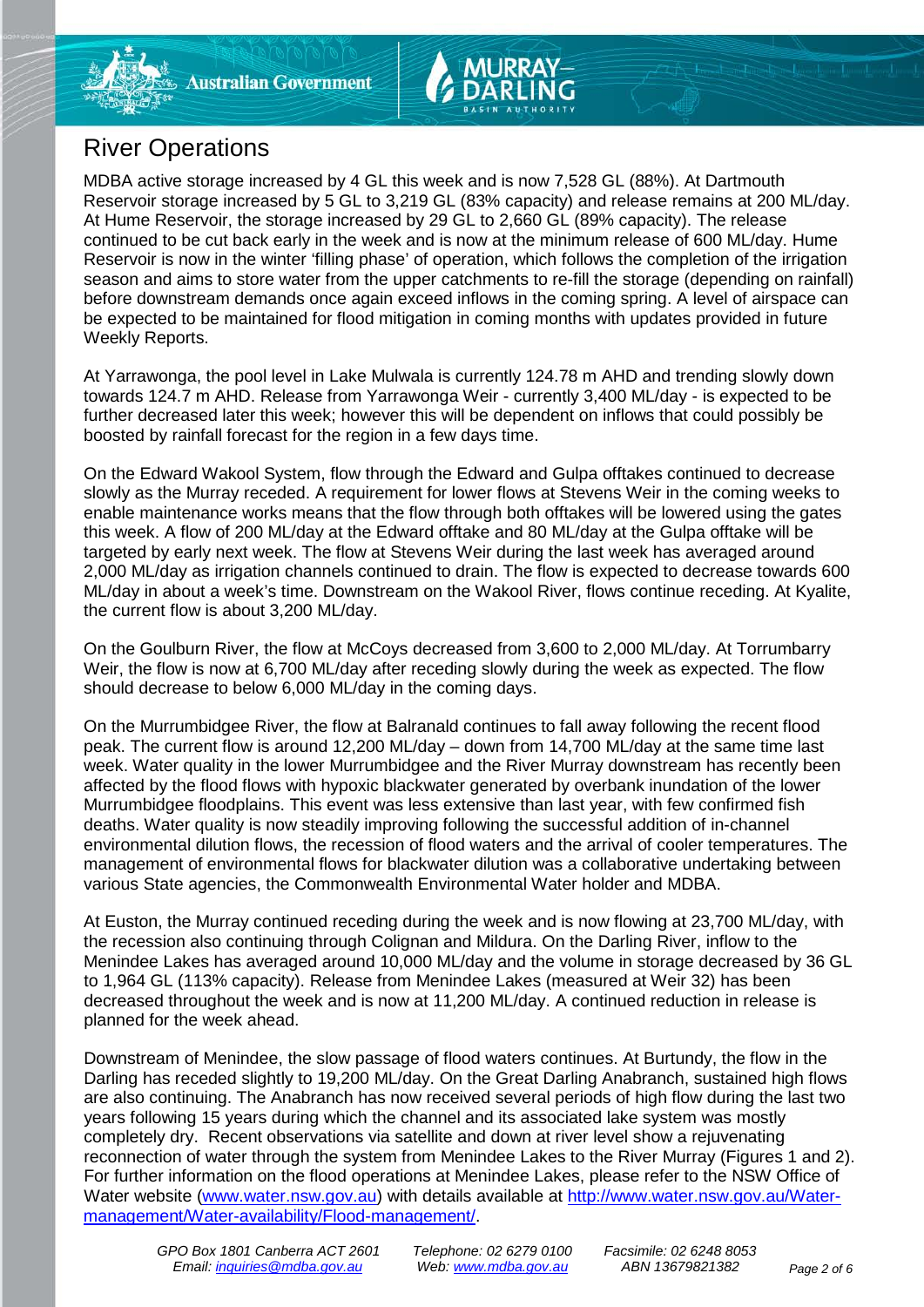

**Figure 1 - The Great Darling Anabranch near Popiltah – mid way between Menindee and the Murray, May 2012. (Photo: Mike Erny, NSW Office of Water)**



**Figure 2 - Flood water mid way along the Great Darling Anabranch connecting to Mindona Lake beyond, May 2012. (Photo: Mike Erny, NSW Office of Water)**

At Wentworth, the flow fell below 50,000 ML/day for the first time since 27 March, and is currently 47,200 ML/day. At Lake Victoria, the storage volume increased by 10 GL to 359 GL (53%) and the lake level will be held relatively steady over the coming week. The flow to South Australia decreased to 43,700 ML/day, and will continue receding during the weeks ahead.

Downstream at Lock 1, the flow remains above 50,000 ML/day but this should begin to fall away in the coming week as the recession from upstream arrives. At the Lower Lakes, additional barrage gates were opened following the weekend, with a return to lighter wind conditions reducing the likelihood of reverse flows. The 5 day average level for Lake Alexandrina decreased by around 7 cm and is currently 0.74 m AHD.

# **For media inquiries contact the Media Officer on 02 6279 0141**

DAVID DREVERMAN Executive Director, River Management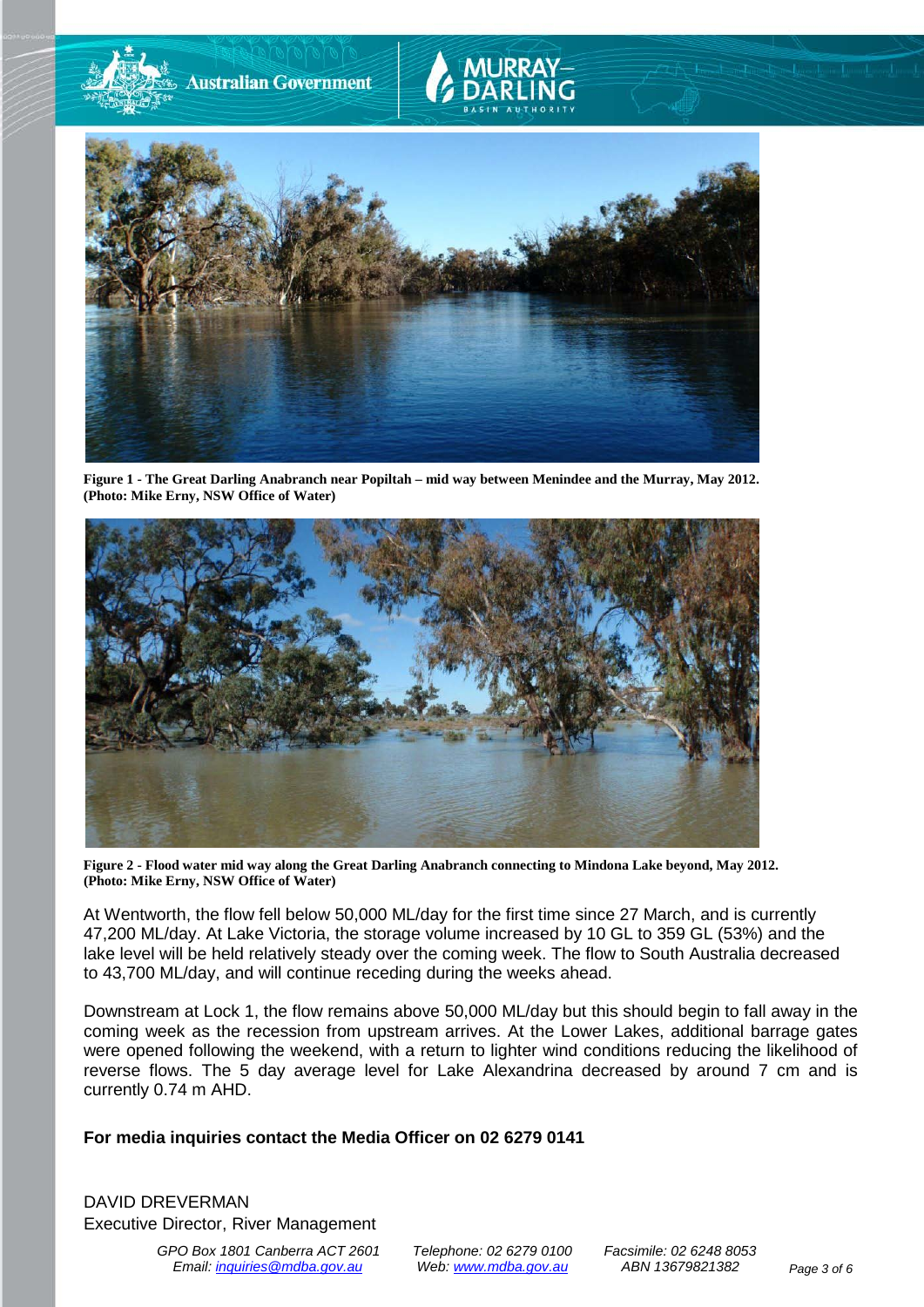



# Water in Storage **Water in Storage Week ending Wednesday 23 May 2012**

| <b>MDBA Storages</b>             | Full<br>Supply<br>Level | <b>Full Supply</b><br>Volume | Current<br>Storage<br>Level | Current | Storage | Dead<br>Storage | Active<br>Storage | Change in<br>Total<br>Storage<br>for the<br>Week |
|----------------------------------|-------------------------|------------------------------|-----------------------------|---------|---------|-----------------|-------------------|--------------------------------------------------|
|                                  | $(m$ AHD)               | (GL)                         | (m AHD)                     | (GL)    | %       | (GL)            | (GL)              | (GL)                                             |
| Dartmouth Reservoir              | 486.00                  | 3856                         | 475.75                      | 3 2 1 9 | 83%     | 71              | 3 1 4 8           | $+5$                                             |
| Hume Reservoir                   | 192.00                  | 3 0 0 5                      | 190.22                      | 2660    | 89%     | 23              | 2637              | $+29$                                            |
| Lake Victoria                    | 27.00                   | 677                          | 24.14                       | 359     | 53%     | 100             | 259               | $+10$                                            |
| Menindee Lakes                   |                         | 1 7 3 1 *                    |                             | 964     | 113%    | $(480 \#)$      | 1484              | $-39$                                            |
| <b>Total</b>                     |                         | 9 2 6 9                      |                             | 8 2 0 2 | 88%     | $ -$            | 7528              | $+4$                                             |
| <b>Total Active MDBA Storage</b> |                         |                              |                             |         |         |                 | 88% ^             |                                                  |

#### **Major State Storages**

| <b>Burrinjuck Reservoir</b> | 026     | 942  | 92% |     | 939 | v  |
|-----------------------------|---------|------|-----|-----|-----|----|
| <b>Blowering Reservoir</b>  | 631     | 523  | 93% | 24  | 499 | ັ  |
| Eildon Reservoir            | 3 3 3 4 | 2801 | 84% | 100 | 701 | +4 |

\* Menindee surcharge capacity – 2050 GL \*\* All Data is rounded to nearest GL \*\*

# NSW takes control of Menindee Lakes when storage falls below 480 GL, and control reverts to MDBA when storage next reaches 640 GL ^ % of total active MDBA storage

**Snowy Mountains Scheme Snowy diversions for week ending 22 May 2012** 

| <b>Storage</b>         | <b>Active Storage</b><br>(GL) | Weekly Change<br>(GL) | Diversion (GL)   | This Week | From 1 May<br>2012 |
|------------------------|-------------------------------|-----------------------|------------------|-----------|--------------------|
| Lake Eucumbene - Total | 2476                          | n/a                   | Snowy-Murray     | +6        | 49                 |
| Snowy-Murray Component | 883                           | n/a                   | Tooma-Tumut      | +3        |                    |
| <b>Target Storage</b>  | 290                           |                       | Net Diversion    |           | 39                 |
|                        |                               |                       | Murray 1 Release | +9        | 58                 |

## **Major Diversions from Murray and Lower Darling (GL) \***

| <b>New South Wales</b>    | This Week | From 1 July<br>2011 | Victoria                        | This Week | From 1<br><b>July 2011</b> |
|---------------------------|-----------|---------------------|---------------------------------|-----------|----------------------------|
| Murray Irrig. Ltd (Net)   | $-6.6$    | 1059                | Yarrawonga Main Channel (net)   | $-0.3$    | 208                        |
| Wakool Sys Allowance      | 1.6       | 28                  | Torrumbarry System + Nyah (net) |           | 548                        |
| Western Murray Irrigation | 0.3       | 22                  | Sunraysia Pumped Districts      | 0.1       | 90                         |
| Licensed Pumps            | 2.0       | 188                 | Licensed pumps - GMW (Nyah+u/s) | 0.8       | 56                         |
| Lower Darling             | 7.0       | 295                 | Licensed pumps - LMW            | 1.2       | 264                        |
| <b>TOTAL</b>              | 4.3       | 1592                | TOTAL                           | 1.8       | 1166                       |

\* Figures derived from estimates and monthly data. Please note that not all data may have been available at the time of creating this report. \*\* All data above is rounded to nearest 100 ML for weekly data and nearest GL for cumulative data\*\*

#### **Flow to South Australia (GL)**

| Flow to South Australia (GL)                              | Entitlement this month | $93.0*$ |                 |  |  |  |
|-----------------------------------------------------------|------------------------|---------|-----------------|--|--|--|
| * Flow to SA will be greater than entitlement for this    | Flow this week         | 316.5   | (45 200 ML/day) |  |  |  |
| month due to Unregulated Flows and Additional             | Flow so far this month | 1.188.2 |                 |  |  |  |
| Dilution Flow.                                            | Flow last month        | 1.752.1 |                 |  |  |  |
| $\mathbf{A}$ , $\mathbf{B}$ , $\mathbf{A}$ , $\mathbf{B}$ |                        |         |                 |  |  |  |

# **Salinity (EC)** (microSiemens/cm at  $25^{\circ}$  C)

| . .                     | Current | Average over the last week | Average since 1 August 2011 |
|-------------------------|---------|----------------------------|-----------------------------|
| Swan Hill               | 120     | 110                        | 130                         |
| Euston                  | 150     | 160                        | 140                         |
| <b>Red Cliffs</b>       | 170     | 170                        | 160                         |
| Merbein                 | 130     | 140                        | 140                         |
| Burtundy (Darling)      | 330     | 320                        | 350                         |
| Lock 9                  | 220     | 230                        | 190                         |
| Lake Victoria           | 260     | 270                        | 220                         |
| Berri                   | 290     | 280                        | 250                         |
| Waikerie                |         |                            |                             |
| Morgan                  | 270     | 270                        | 280                         |
| Mannum                  | 250     | 250                        | 290                         |
| Murray Bridge           | 320     | 320                        | 360                         |
| Milang (Lake Alex.)     | 510     | 510                        | 560                         |
| Poltalloch (Lake Alex.) | 300     | 290                        | 350                         |
| Meningie (Lake Alb.)    | 4 7 2 0 | 4680                       | 4 9 20                      |
| Goolwa Barrages         | 410     | 410                        | 1420                        |

*GPO Box 1801 Canberra ACT 2601 Telephone: 02 6279 0100 Facsimile: 02 6248 8053 Email: [inquiries@mdba.gov.au](mailto:inquiries@mdba.gov.au) Web: [www.mdba.gov.au](http://www.mdba.gov.au/) ABN 13679821382 Page 4 of 6*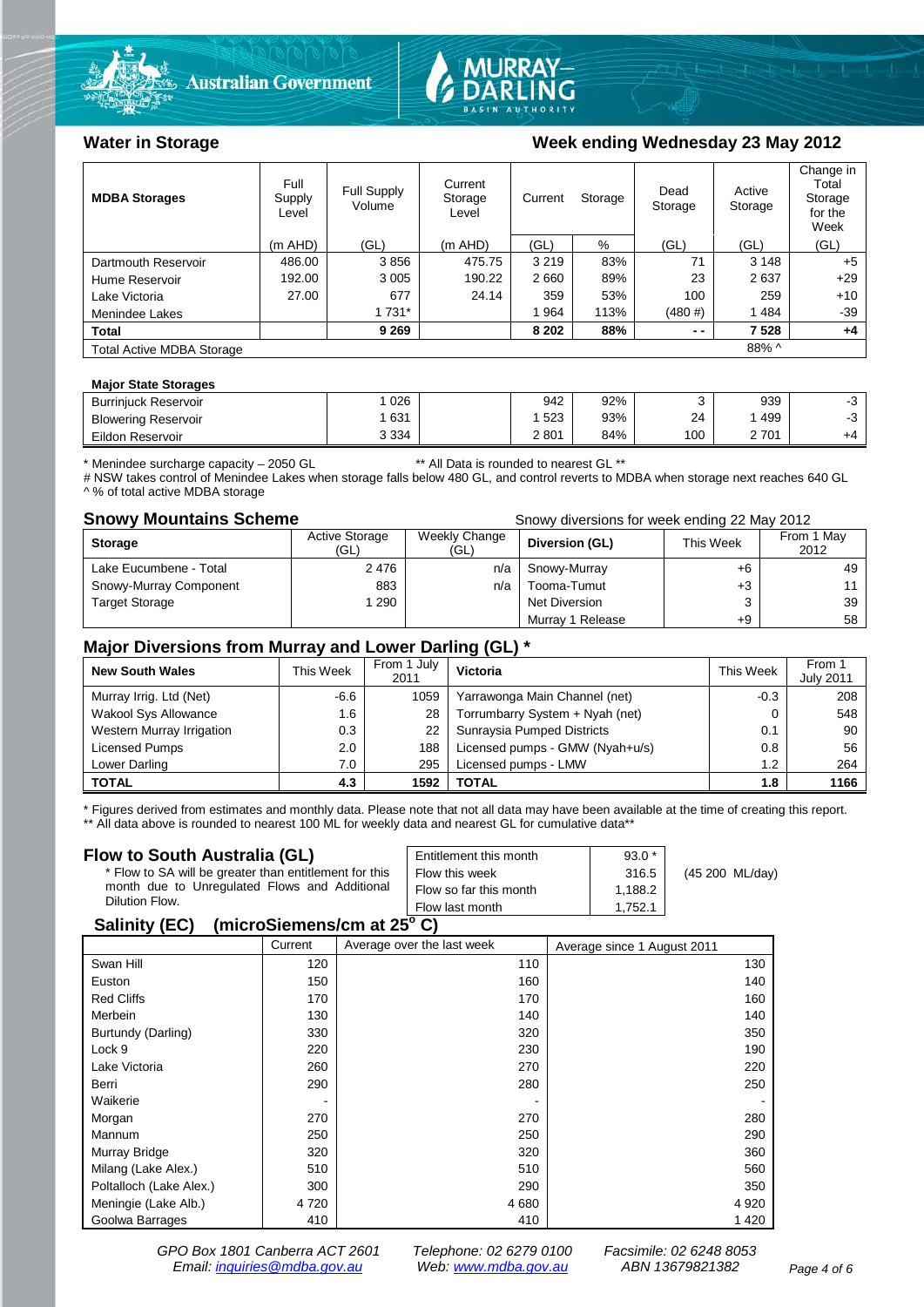

### **River Levels and Flows Week ending Wednesday 23 May 2012**

|                                | Minor Flood<br>Stage | Gauge    | Height         | Flow     | Trend          | Average Flow<br>this Week | Average<br>Flow last<br>Week |
|--------------------------------|----------------------|----------|----------------|----------|----------------|---------------------------|------------------------------|
| <b>River Murray</b>            | (m)                  | local(m) | (m AHD)        | (ML/day) |                | (ML/day)                  | (ML/day)                     |
| Khancoban                      |                      |          |                | 1850     | F              | 1 7 3 0                   | 2 1 9 0                      |
| Jingellic                      | 4.0                  | 1.54     | 208.06         | 3 3 9 0  | F              | 3510                      | 4 0 5 0                      |
| Tallandoon (Mitta Mitta River) | 4.2                  | 1.46     | 218.35         | 600      | S              | 610                       | 660                          |
| Heywoods                       | 5.5                  | 1.30     | 154.93         | 600      | S              | 680                       | 4 1 6 0                      |
| <b>Doctors Point</b>           | 5.5                  | 1.50     | 149.97         | 1 3 3 0  | F              | 1560                      | 5 3 3 0                      |
| Albury                         | 4.3                  | 0.65     | 148.09         |          | $\blacksquare$ |                           |                              |
| Corowa                         | 3.8                  | 0.65     | 126.67         | 1 900    | F              | 2790                      | 6790                         |
| Yarrawonga Weir (d/s)          | 6.4                  | 0.70     | 115.74         | 3 4 5 0  | S              | 3740                      | 4 6 9 0                      |
| Tocumwal                       | 6.4                  | 1.36     | 105.20         |          | F              |                           | 4 9 20                       |
| Torrumbarry Weir (d/s)         | 7.3                  | 2.17     | 80.72          | 6660     | F              | 7740                      | 8730                         |
| Swan Hill                      | 4.5                  | 1.57     | 64.49          | 7 2 6 0  | F              | 7680                      | 8 2 0 0                      |
| Wakool Junction                | 8.8                  | 4.34     | 53.46          | 13750    | F              | 14 230                    | 16 340                       |
| Euston Weir (d/s)              | 8.8                  | 3.60     | 45.44          | 23 740   | S              | 25 5 20                   | 30 250                       |
| Mildura Weir (d/s)             |                      |          | 32.17          | 25 6 20  | F              |                           |                              |
| Wentworth Weir (d/s)           | 7.3                  | 5.52     | 30.28          | 47 200   | S              | 48 760                    | 54 770                       |
| <b>Rufus Junction</b>          |                      | 6.70     | 23.63          | 43760    | R              | 45 2 20                   | 53 570                       |
| Blanchetown (Lock 1 d/s)       |                      | 3.30     |                | 53 100   | F              | 53 610                    | 53 800                       |
|                                |                      |          |                |          |                |                           |                              |
| <b>Tributaries</b>             |                      |          |                |          |                |                           |                              |
| Kiewa at Bandiana              | 2.7                  | 1.22     | 154.45         | 880      | R              | 950                       | 1 1 1 0                      |
| Ovens at Wangaratta            | 11.9                 | 8.20     | 145.88         | 1 1 8 0  | R              | 1 270                     | 1 640                        |
| Goulburn at McCoys Bridge      | 9.0                  | 2.13     | 93.55          | 2 0 4 0  | F              | 2730                      | 4 6 20                       |
| Edward at Stevens Weir (d/s)   |                      | 1.85     | 81.62          | 1 7 7 0  | F              | 2 0 2 0                   | 1 4 7 0                      |
| <b>Edward at Liewah</b>        |                      | 2.76     | 58.14          | 2 2 4 0  | S              | 2 4 4 0                   | 3 1 8 0                      |
| Wakool at Stoney Crossing      |                      | 1.64     | 55.13          | 850      | F              | 930                       | 1 2 2 0                      |
| Murrumbidgee at Balranald      | 5.0                  | 5.91     | 61.87          | 12 180   | F              | 13 4 60                   | 16 250                       |
| Barwon at Mungindi             |                      | 3.26     |                | 160      | F              | 150                       | 90                           |
| Darling at Bourke              | $\blacksquare$       | 4.44     | $\blacksquare$ | 2670     | F              | 2700                      | 3 2 0 0                      |
| Darling at Burtundy Rocks      | $\sim$               | 7.27     | $\blacksquare$ | 19 170   | S              | 19 3 20                   | 19 650                       |
|                                |                      |          |                |          |                |                           |                              |
| Natural Inflow to Hume         |                      |          |                |          |                | 4 8 5 0                   | 5 0 5 0                      |

(i.e. Pre Dartmouth & Snowy Mountains scheme)

**Weirs and Locks** Pool levels above or below Full Supply Level (FSL)

| <b>Murrav</b>      | FSL (m AHD) | u/s     | d/s     |                       | FSL (m AHD) | u/s     | d/s     |
|--------------------|-------------|---------|---------|-----------------------|-------------|---------|---------|
| Yarrawonga         | 124.90      | $-0.12$ |         | No. 7 Rufus River     | 22.10       | $+1.63$ | $+4.41$ |
| No. 26 Torrumbarry | 86.05       | $-0.01$ |         | No. 6 Murtho          | 19.25       | $+0.03$ | $+2.60$ |
| No. 15 Euston      | 47.60       | $+0.01$ |         | No. 5 Renmark         | 16.30       | $+0.01$ | $+2.39$ |
| No. 11 Mildura     | 34.40       | $+0.06$ | $+1.37$ | No. 4 Bookpurnong     | 13.20       | $+0.39$ | $+3.70$ |
| No. 10 Wentworth   | 30.80       | $+0.04$ | $+2.88$ | No. 3 Overland Corner | 9.80        | $+0.14$ | $+3.38$ |
| No. 9 Kulnine      | 27.40       | $+0.29$ | $+2.13$ | No. 2 Waikerie        | 6.10        | $+0.84$ | $+3.55$ |
| No. 8 Wangumma     | 24.60       | $+0.70$ | $+2.90$ | No. 1 Blanchetown     | 3.20        | $+0.29$ | $+2.55$ |

### **Lower Lakes FSL = 0.75 m AHD**

| Lake Alexandrina average level for the past 5 days (m AHD) | 0.74 |
|------------------------------------------------------------|------|
|                                                            |      |

| <b>Barrages</b>       | <b>Fishways at Barrages</b> |               |          |           |               |  |  |
|-----------------------|-----------------------------|---------------|----------|-----------|---------------|--|--|
|                       | Openings                    | Level (m AHD) | No. Open | Rock Ramp | Vertical Slot |  |  |
| Goolwa                | 128 openings                | 0.75          | 50       |           | Open          |  |  |
| Mundoo                | 26 openings                 | 0.77          | 6        |           |               |  |  |
| <b>Boundary Creek</b> | 6 openings                  |               |          |           | $\sim$        |  |  |
| Ewe Island            | 111 gates                   |               | 90       | -         |               |  |  |
| Tauwitchere           | 322 gates                   | 0.80          | 125      | Open      | Open          |  |  |

AHD = Level relative to Australian Height Datum, i.e. height above sea level